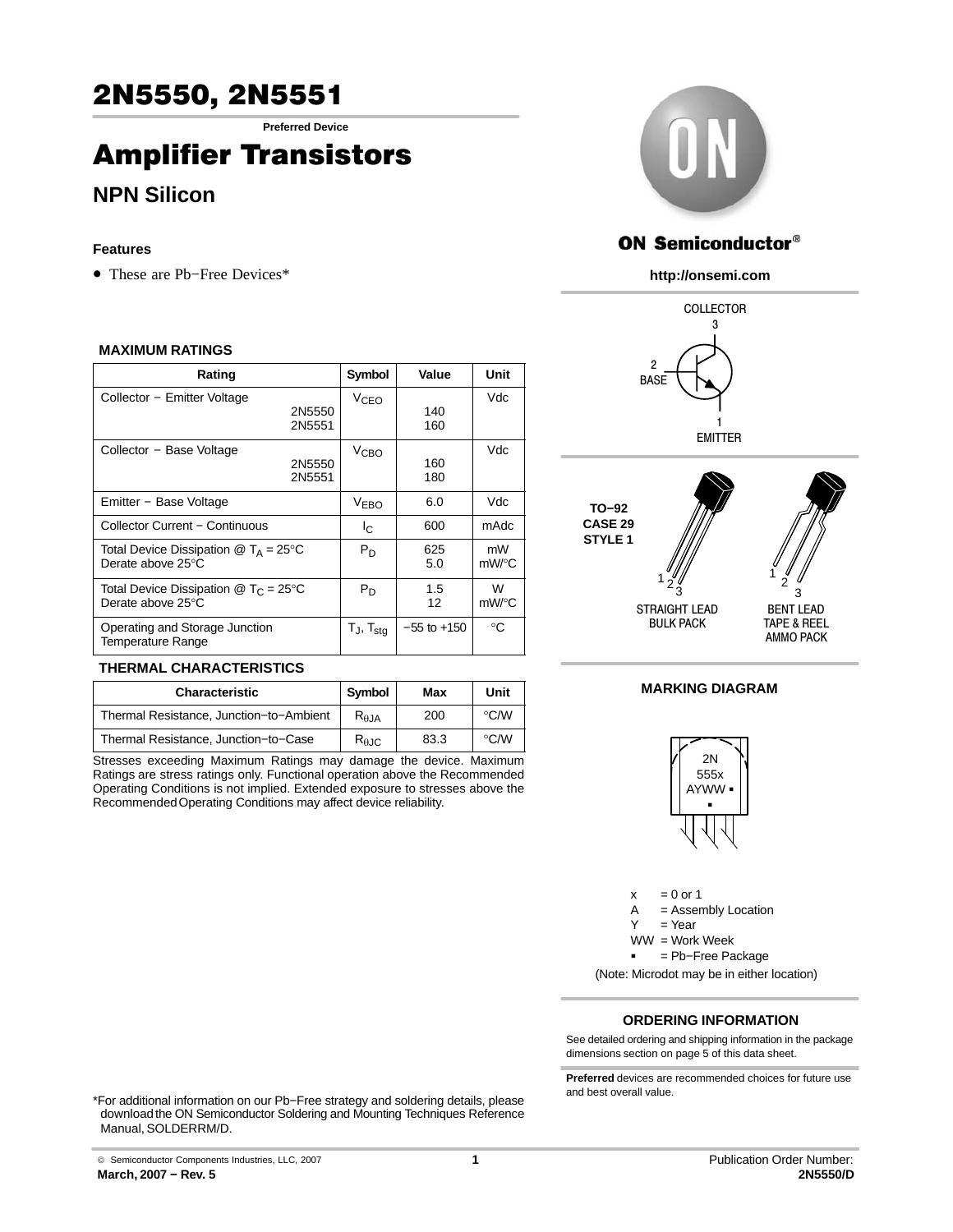## **ELECTRICAL CHARACTERISTICS** (T<sub>A</sub> = 25°C unless otherwise noted)

| Characteristic                                                                                                                                                                                                 |                                       | Symbol               | Min                                  | Max                                    | Unit         |
|----------------------------------------------------------------------------------------------------------------------------------------------------------------------------------------------------------------|---------------------------------------|----------------------|--------------------------------------|----------------------------------------|--------------|
| <b>OFF CHARACTERISTICS</b>                                                                                                                                                                                     |                                       |                      |                                      |                                        |              |
| Collector-Emitter Breakdown Voltage (Note 1)<br>$(I_C = 1.0 \text{ m}$ Adc, $I_B = 0$ )                                                                                                                        | 2N5550<br>2N5551                      | $V_{(BR)CEO}$        | 140<br>160                           |                                        | Vdc          |
| Collector-Base Breakdown Voltage<br>$(I_C = 100 \mu A d c, I_E = 0)$                                                                                                                                           | 2N5550<br>2N5551                      | $V_{(BR)CBO}$        | 160<br>180                           |                                        | Vdc          |
| Emitter-Base Breakdown Voltage<br>$(I_E = 10 \mu A d c, I_C = 0)$                                                                                                                                              |                                       | $V_{(BR)EBO}$        | 6.0                                  |                                        | Vdc          |
| <b>Collector Cutoff Current</b><br>$(V_{CB} = 100$ Vdc, $I_E = 0$ )<br>$(V_{CB} = 120$ Vdc, $I_E = 0)$<br>$(V_{CB} = 100$ Vdc, $I_E = 0$ , $T_A = 100$ °C)<br>$(V_{CB} = 120$ Vdc, $I_E = 0$ , $T_A = 100$ °C) | 2N5550<br>2N5551<br>2N5550<br>2N5551  | I <sub>CBO</sub>     | $\equiv$<br>$\overline{\phantom{0}}$ | 100<br>50<br>100<br>50                 | nAdc<br>uAdc |
| <b>Emitter Cutoff Current</b><br>$(V_{EB} = 4.0$ Vdc, $I_C = 0)$                                                                                                                                               |                                       | $I_{FBO}$            |                                      | 50                                     | nAdc         |
| <b>ON CHARACTERISTICS (Note 1)</b>                                                                                                                                                                             |                                       |                      |                                      |                                        |              |
| DC Current Gain<br>$(I_C = 1.0 \text{ m}$ Adc, $V_{CF} = 5.0 \text{ V}$ dc)                                                                                                                                    | 2N5550<br>2N5551                      | $h_{FE}$             | 60<br>80                             | $\overline{\phantom{0}}$               |              |
| $(I_C = 10 \text{ m}$ Adc, $V_{CE} = 5.0 \text{ V}$ dc)<br>$(I_C = 50 \text{ m}$ Adc, $V_{CE} = 5.0 \text{ V}$ dc)                                                                                             | 2N5550<br>2N5551<br>2N5550<br>2N5551  |                      | 60<br>80<br>20<br>30                 | 250<br>250<br>$\overline{\phantom{0}}$ |              |
| Collector-Emitter Saturation Voltage<br>$(l_C = 10 \text{ m}$ Adc, $l_B = 1.0 \text{ m}$ Adc)<br>$(l_C = 50 \text{ m}$ Adc, $l_B = 5.0 \text{ m}$ Adc)                                                         | <b>Both Types</b><br>2N5550<br>2N5551 | $V_{CE(sat)}$        |                                      | 0.15<br>0.25<br>0.20                   | Vdc          |
| Base-Emitter Saturation Voltage<br>$(I_C = 10 \text{ m}$ Adc, $I_B = 1.0 \text{ m}$ Adc)<br>$I_C = 50$ mAdc, $I_B = 5.0$ mAdc)                                                                                 | <b>Both Types</b><br>2N5550<br>2N5551 | $V_{BE(sat)}$        |                                      | 1.0<br>1.2<br>1.0                      | Vdc          |
| SMALL-SIGNAL CHARACTERISTICS                                                                                                                                                                                   |                                       |                      |                                      |                                        |              |
| Current-Gain - Bandwidth Product<br>$(I_C = 10 \text{ m}$ Adc, $V_{CE} = 10 \text{ V}$ dc, f = 100 MHz)                                                                                                        |                                       | $f_T$                | 100                                  | 300                                    | MHz          |
| <b>Output Capacitance</b><br>$(V_{CB} = 10$ Vdc, $I_E = 0$ , f = 1.0 MHz)                                                                                                                                      |                                       | $C_{\alpha b\alpha}$ |                                      | 6.0                                    | pF           |
| Input Capacitance<br>$(V_{EB} = 0.5$ Vdc, $I_C = 0$ , f = 1.0 MHz)                                                                                                                                             | 2N5550<br>2N5551                      | $C_{\text{ibo}}$     |                                      | 30<br>20                               | рF           |
| Small-Signal Current Gain<br>$(I_C = 1.0 \text{ m}$ Adc, $V_{CF} = 10 \text{ Vdc}$ , f = 1.0 kHz)                                                                                                              |                                       | h <sub>fe</sub>      | 50                                   | 200                                    |              |
| Noise Figure<br>$(I_C = 250 \mu A dC, V_{CE} = 5.0 \text{ V} dC, R_S = 1.0 \text{ k}\Omega, f = 1.0 \text{ kHz})$                                                                                              | 2N5550<br>2N5551                      | <b>NF</b>            |                                      | 10<br>8.0                              | dВ           |

1. Pulse Test: Pulse Width  $\leq 300$   $\mu$ s, Duty Cycle  $\leq 2.0\%$ .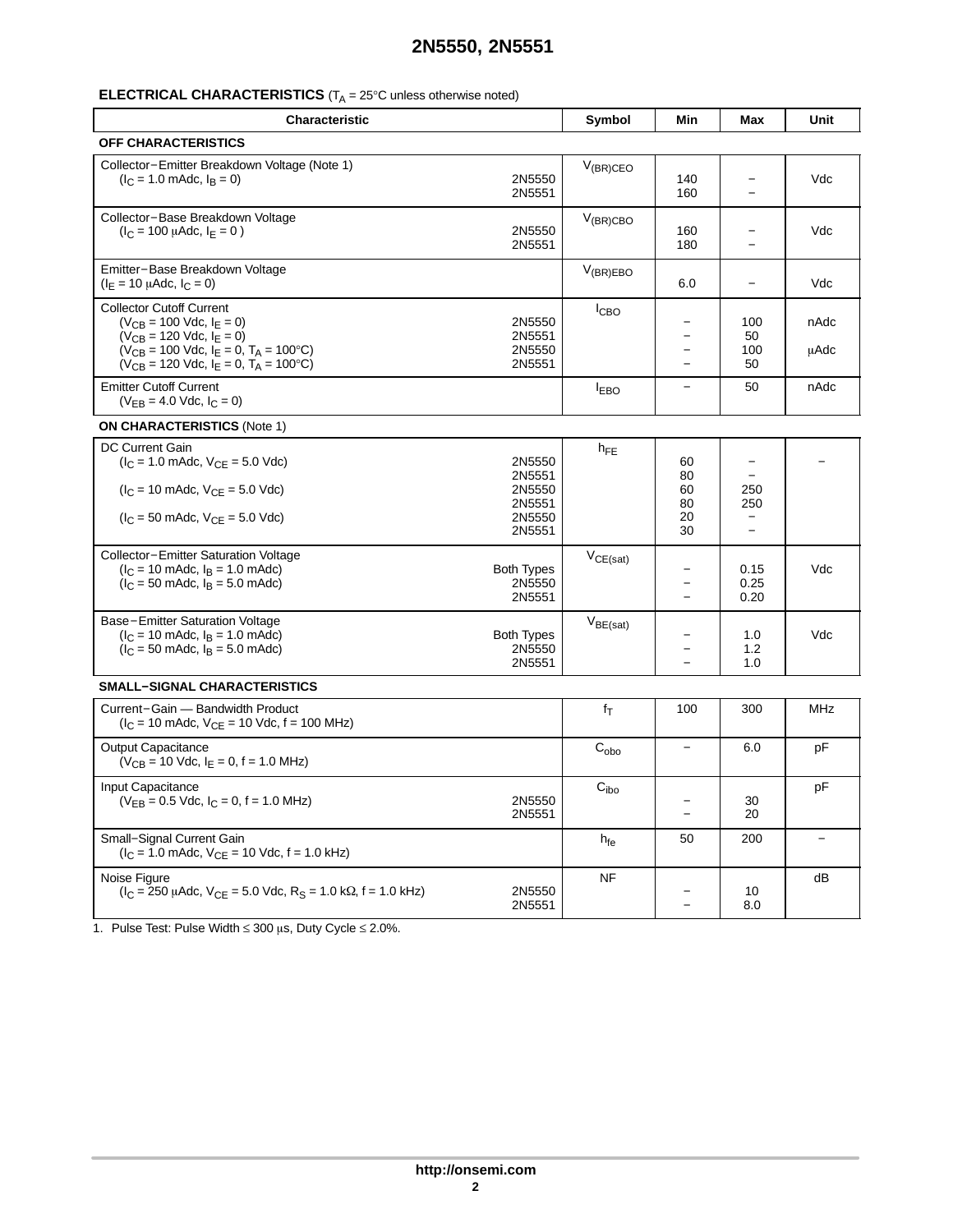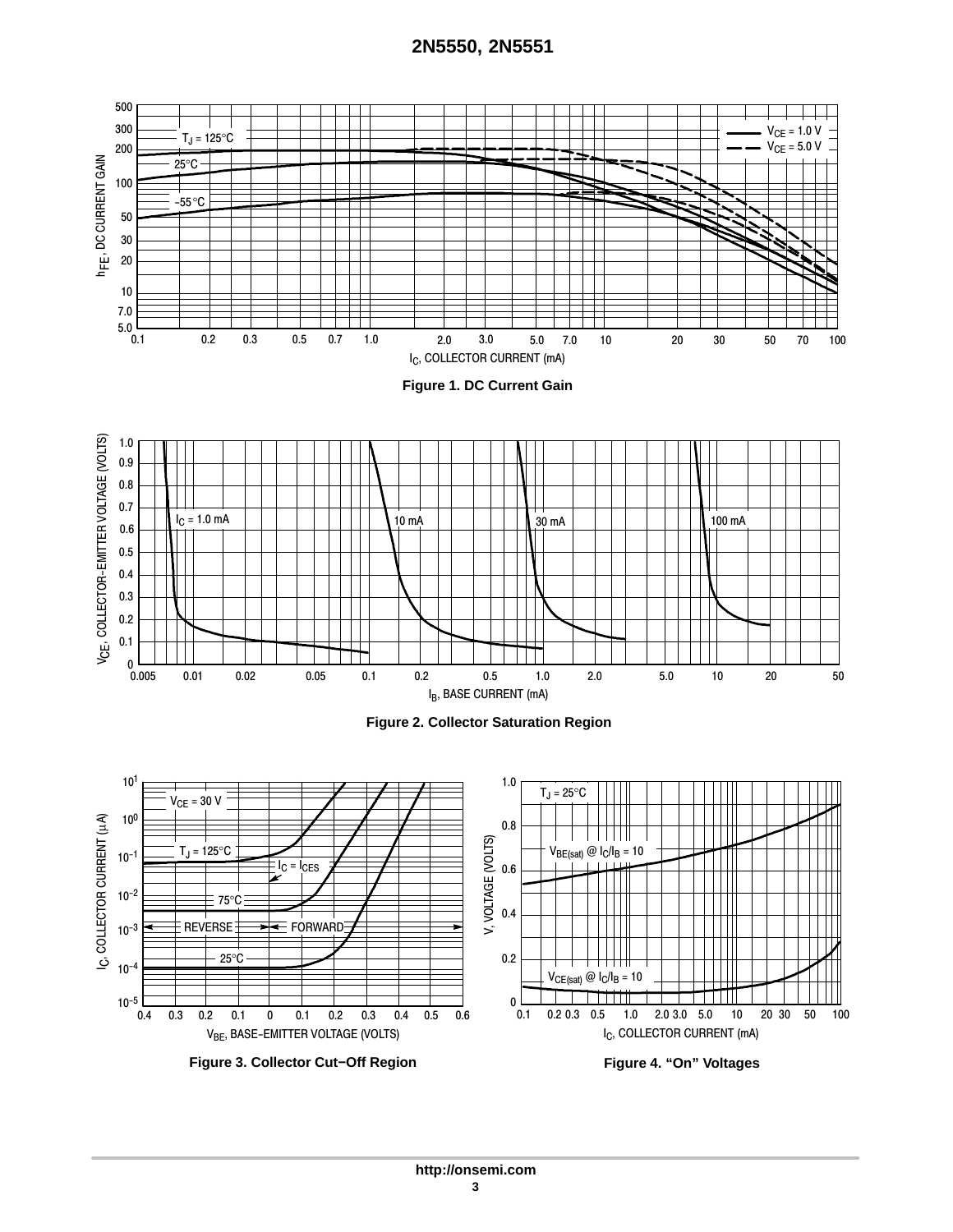





Values Shown are for  $I_C \ @$  10 mA

### **Figure 6. Switching Time Test Circuit**



**Figure 7. Capacitances**

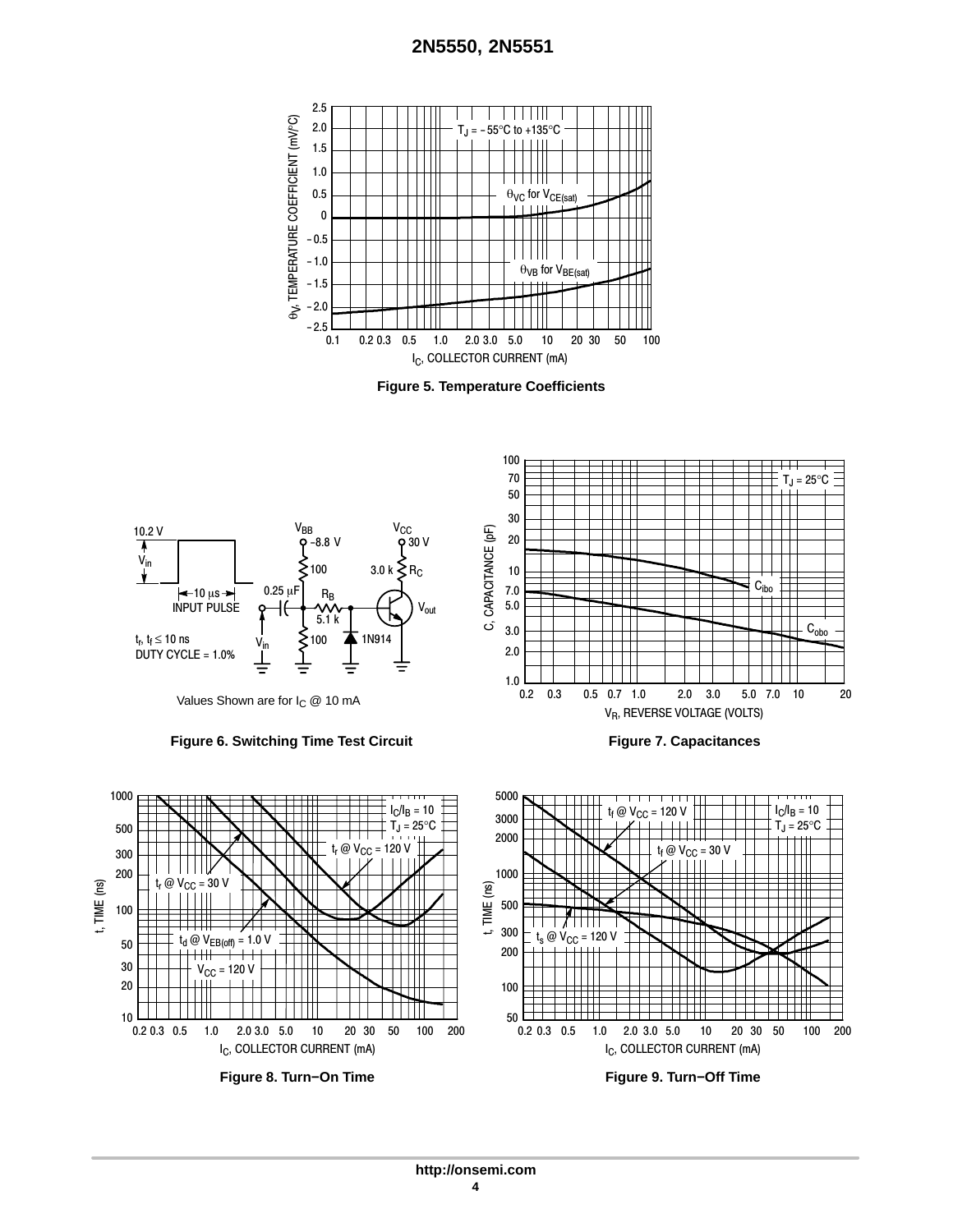## <span id="page-4-0"></span>**ORDERING INFORMATION**

| <b>Device</b> | Package              | Shipping <sup>†</sup>  |  |
|---------------|----------------------|------------------------|--|
| 2N5550G       | $TO-92$<br>(Pb-Free) | 5000 Units / Bulk      |  |
| 2N5550RLRPG   | TO-92<br>(Pb-Free)   | 2000 / Tape & Ammo Box |  |
| 2N5551G       | TO-92<br>(Pb-Free)   | 5000 Units / Bulk      |  |
| 2N5551RL1G    | TO-92<br>(Pb-Free)   | 2000 / Tape & Reel     |  |
| 2N5551RLRAG   | $TO-92$<br>(Pb-Free) |                        |  |
| 2N5551RLRPG   | $TO-92$<br>(Pb-Free) | 2000 / Tape & Ammo Box |  |
| 2N55551ZL1G   | $TO-92$<br>(Pb-Free) |                        |  |

†For information on tape and reel specifications, including part orientation and tape sizes, please refer to our Tape and Reel Packaging Specifications Brochure, BRD8011/D.